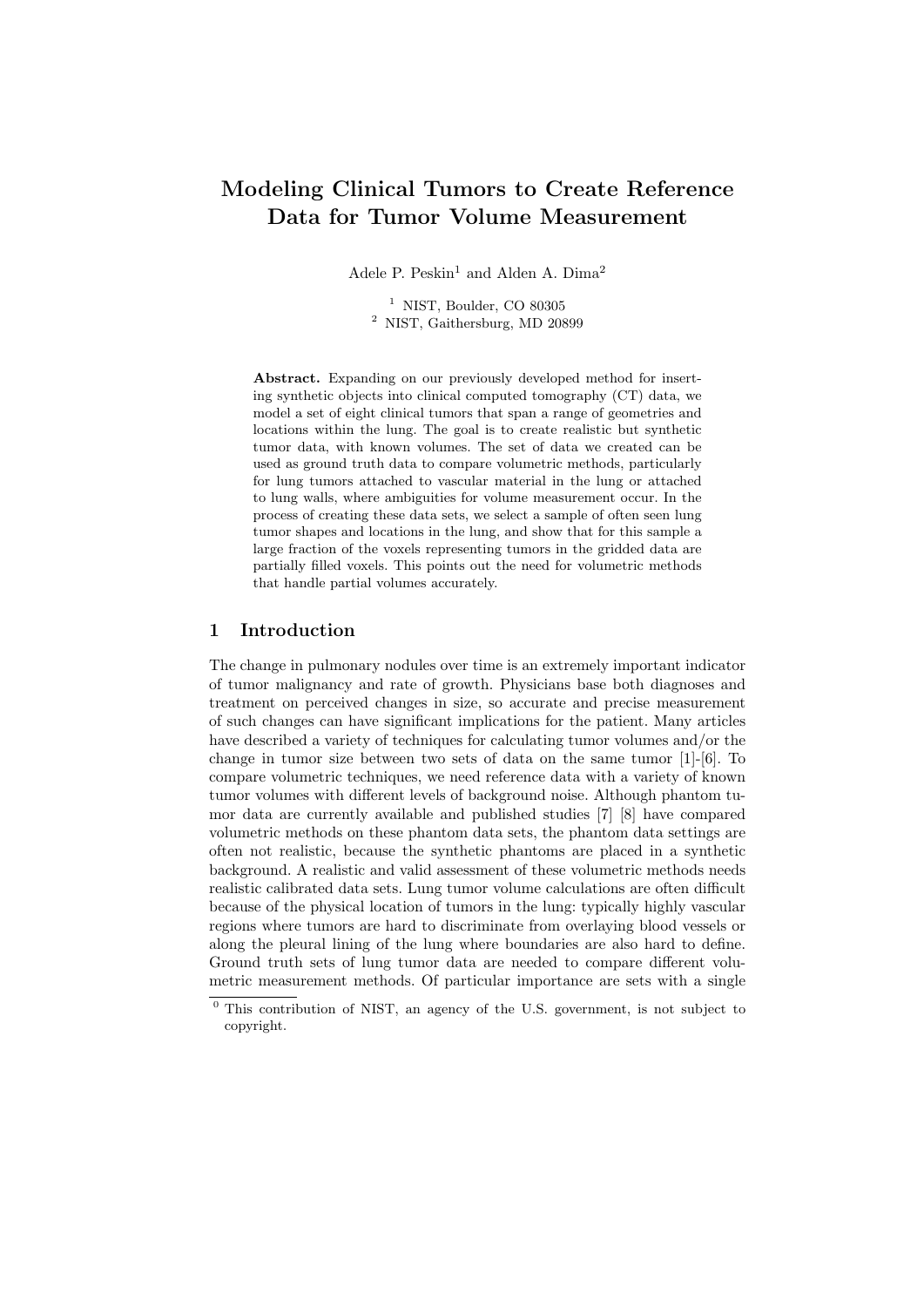tumor acquired over time. In a previous paper we presented a method for embedding spheres of known size into lung CT data to create reference synthetic data sets in realistic lung environments [9]. In this paper, we expand on these ideas to replicate eight sets of clinical data with a range of lung tumor shapes and locations. We explain why these sets were chosen, and then describe the methods to recreate clinical tumor shapes with synthetic tumors whose volumes are computed accurately as the shapes are created.

# 2 Examination of Lung Tumor Edges

The pixel intensities associated with a lung tumor appearing on a CT scan typically lie in the same intensity range as the blood vessels of the lung (between -100 and +200 Hounsfield units). The non-vascular lung tissue and air passageways, which serves as the background in these scans, appear at significantly lower intensities (-1000 to -700 Hounsfield unit range). The regions at or near the lung tumor surface lie in a broad range between the two (-700 to -100 Hounsfield units), and are only partially filled by a tumor or contain both tumor and other vascular material. Figure 1 shows a section of a CT slice through a tumor, along with a 3-D picture of an isosurface from 41 slices of the same data set that include the tumor. The isosurface is created at a Hounsfield value of -400, and includes both the tumor and the surrounding blood vessels. A histogram of the pixel intensities in a small region containing the tumor, also shown in Figure 1, is representative of diseased lung tissue. There is a peak for the background tissue, a peak for the tumor, and a spread of intensities in between the two that represents the partial volumes and vascular material surrounding the tumor.

#### 3 Clinical Tumor Sets

Eight clinical tumors were selected with the help of a radiologist from a larger set of available data that included a range of sizes and physical locations in the lung. Images were obtained from the public NCI Reference Image Database to Evaluate Response (RIDER) [10]. Data from each of these patients are available at two different time points. We cannot precisely measure the volumes of these clinical tumors and their changes over time, but we can create synthetic models of known volume. Several of the selected tumors are small and centrally located in the lung. Others are larger and attached in some way to the lining of the lung. The larger tumors appear to be less round than the smaller ones, and require more complex geometric models. These eight tumors were selected because they had shapes and attachments representative of those seen in our data sets. Several of the tumors were selected because they represented lesions with commonly occurring challenges in terms of reading the data. If several sets of CT data included similar tumors, we chose a sample representative of that shape and location.

We are able to recreate clinical tumor shapes using combinations of spheres, ellipsoids, cones, and cylinders, which can be assembled at arbitrary sizes and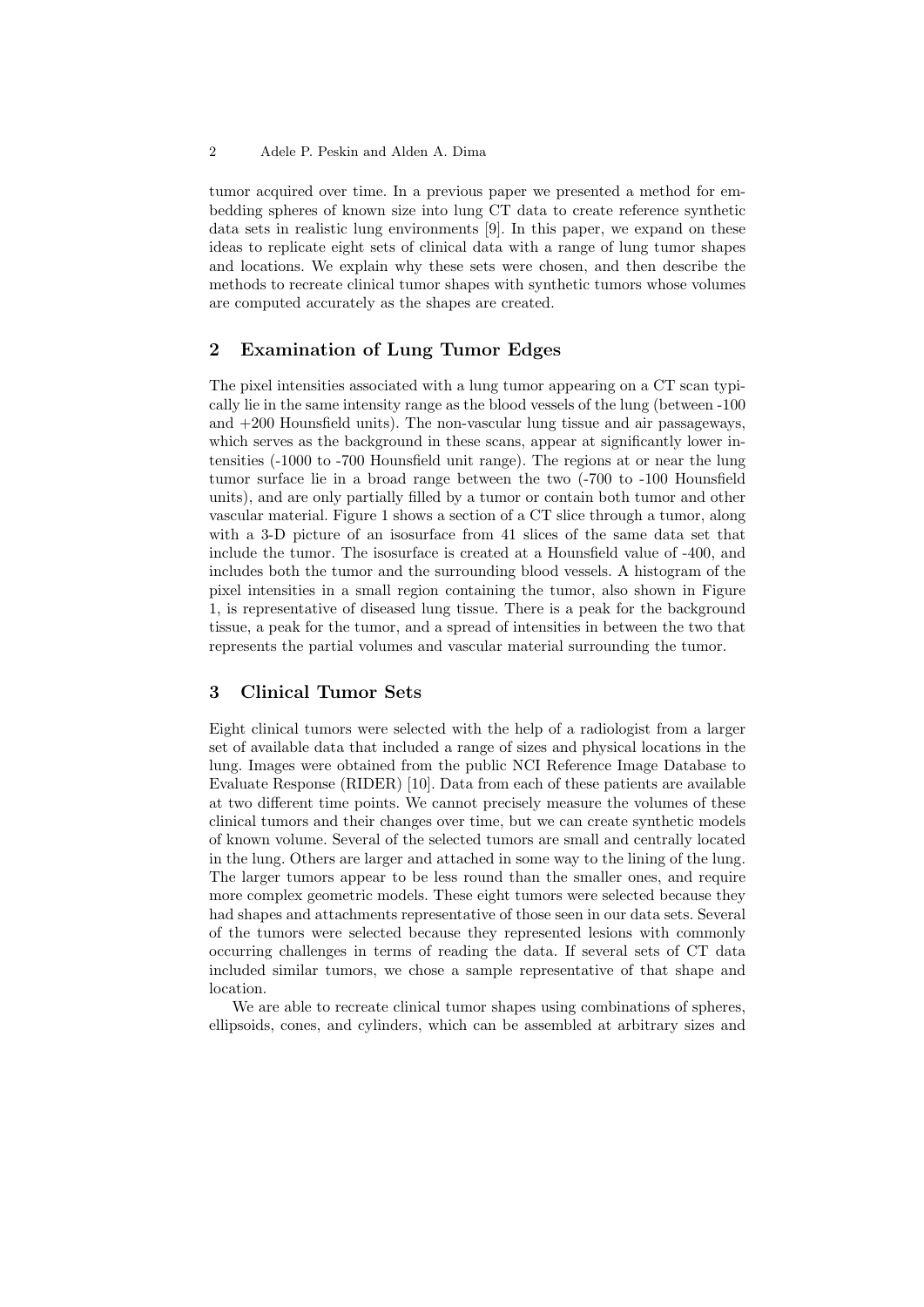

Fig. 1. Section of a slice of CT data containing a tumor; Isosurface at -400 Hounsfield units of 41 slices containing the same tumor; Histogram of pixel intensities in a small grid immediately surrounding the tumor.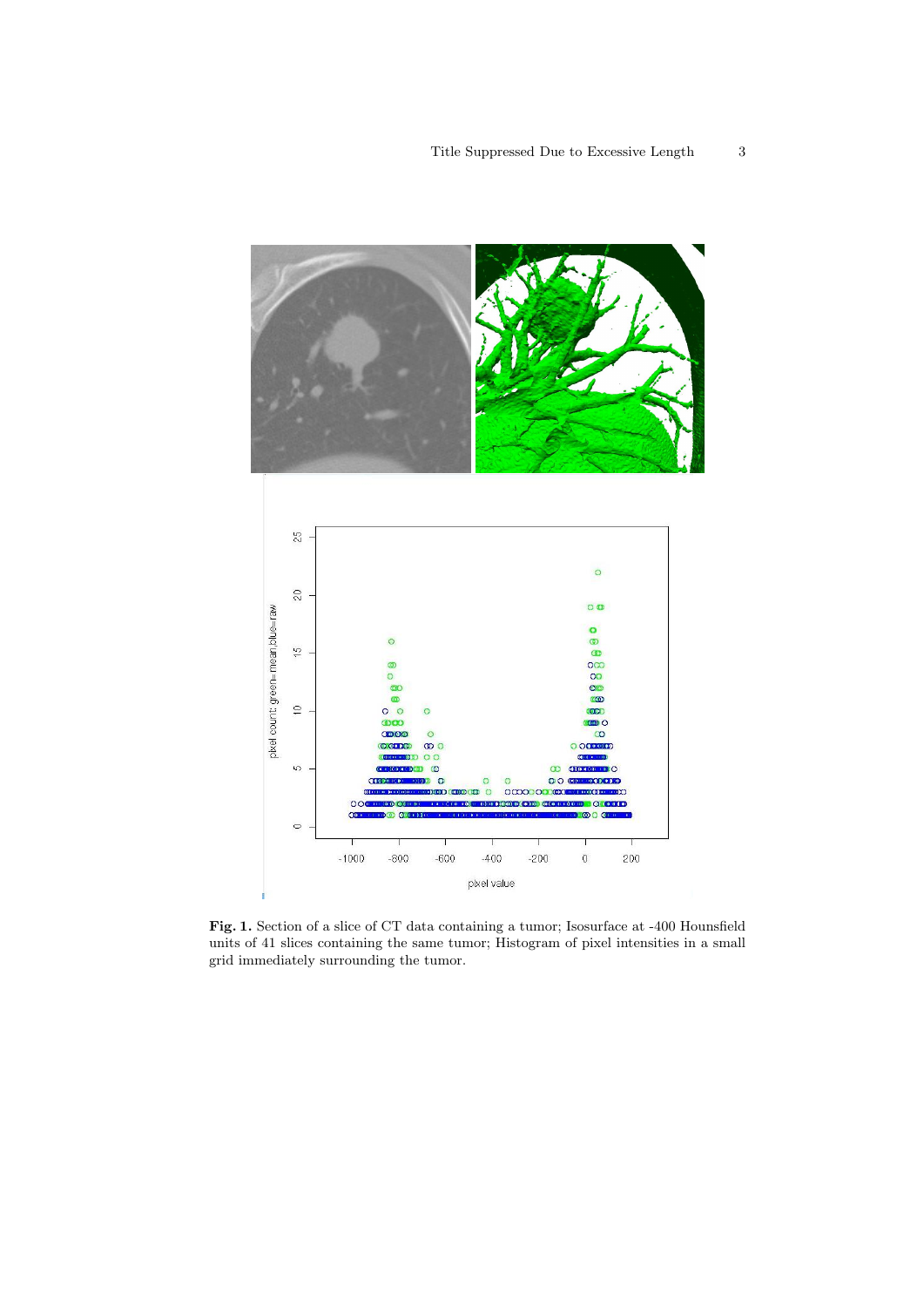#### 4 Adele P. Peskin and Alden A. Dima

angles with respect to one another. During assembly, partial voxel volumes are calculated by subdividing each voxel and testing for the appearance of each geometric object in the subsections. Using this technique, we are able to get an accurate estimate of the final volume for the combined set of objects. A particular set of geometric objects is assembled in a grid whose grid points contain either a 1.0 for a completely filled voxel, a 0.0 for a completely empty voxel, or a number between 0.0 and 1.0 representing the fraction of the voxel filled by the geometric objects.

As described in a previous paper [9], pixel intensities are then selected for each grid point in the grid of geometric objects. We first approximate the pixel intensity distribution of a clinical tumor in the same data set, using a normal distribution and the mean and standard deviation of the clinical tumor's pixel distribution. Any grid point completely inside of the synthetic tumor is then assigned a random value from this normal distribution.

Pixel intensities for the partially filled voxels are computed based on parameters that we derive from the clinical tumor data, which define the upper and lower boundaries for pixel intensities at the tumor surface. We find the lower boundary for surface pixel intensity from the gradient field of the pixel intensities at the tumor surface. For each intensity at the tumor edge, we find an average value for the magnitude of pixel gradient.  $K_2$ , the lower boundary for surface pixel intensity, is the intensity with the maximum average gradient magnitude at the tumor edge. The upper limit for edge pixels,  $K_1$ , is determined from a ratio based on our previous work. Spheres of different sizes were embedded into clinical CT data such that the pixel intensity gradient at the sphere surface resembled the gradient of clinical tumor data. Pixel intensities at the edge contributed to the overall volumes of the spheres, but were weighted depending upon their intensity. All intensities greater than  $K_1$  were assumed to be inside the sphere, and because the sphere volumes were known, values of  $K_1$ were estimated. Over all of the data sets in our previous study, a common ratio emerged from our values of  $K_1, K_2$ , and the mean value of the peak of the tumor pixel intensities,  $K_m$ :

$$
\frac{K_m - K_1}{K_m - K_2} = 0.46. \tag{1}
$$

We therefore estimate  $K_1$  in our current data sets once we know  $K_2$  and  $K_m$ . Grid values with partial volumes are assigned a pixel intensity between  $K_2$  and  $K_1$  according to their partial volume. The new grid is then embedded into the CT data. Figure 2 shows an example of one slice of a sphere as both DICOM data and as colored individual pixels. Table 1 provides data for the range of pixel intensities for the eight synthetic tumor partial volumes, calculated from a clinical tumor found in each of the eight data sets. (See [9] for a lengthier discussion of how and why these parameters are chosen.)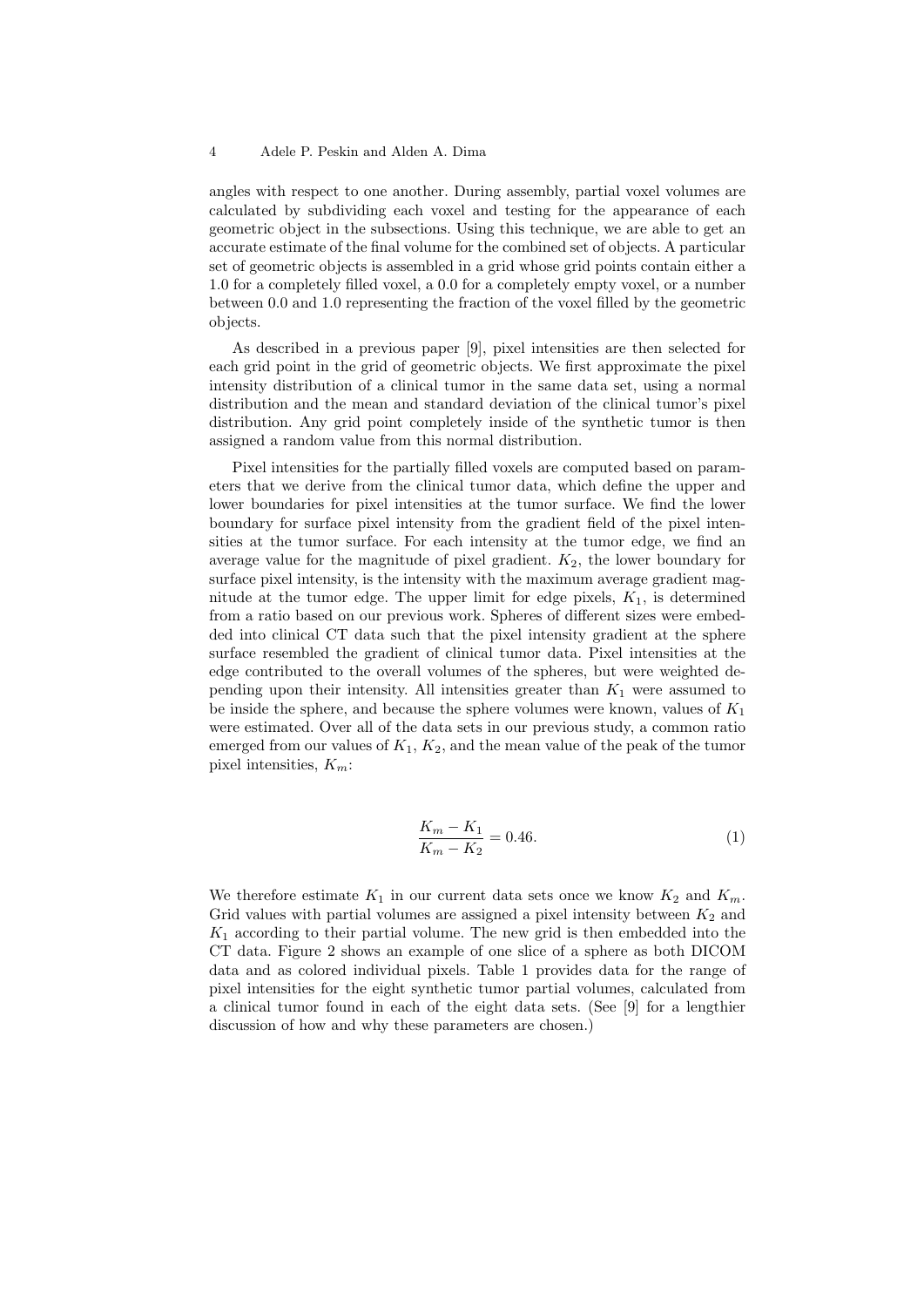

Fig. 2. One slice of a sphere inserted into clinical CT data, DICOM data on the left and pixels individually colored on the right, to differentiate the background, edge, and tumor intensities; pixel intensities in Hounsfield units: white:-150 to 100, orange:-250 to -150, pink:-350 to -250, red:-450 to -350, yellow:-550 to -450, green:-650 to -550, blue:-750 to -650, purple:-850 to -750, teal:less than -850.

| Data set       | Κ2     | K1 (Hounsfield units) |  |
|----------------|--------|-----------------------|--|
| 1              | -439   | $-204$                |  |
| $\overline{2}$ | $-420$ | -194                  |  |
| 3              | $-413$ | $-190$                |  |
| 4              | $-412$ | -189                  |  |
| 5              | $-356$ | $-167$                |  |
| 6              | $-388$ | $-182$                |  |
|                | $-415$ | $-188$                |  |
| 8              | $-426$ | -197                  |  |
|                |        |                       |  |

Table 1. Ranges of pixel intensities for partial volumes of synthetic tumors.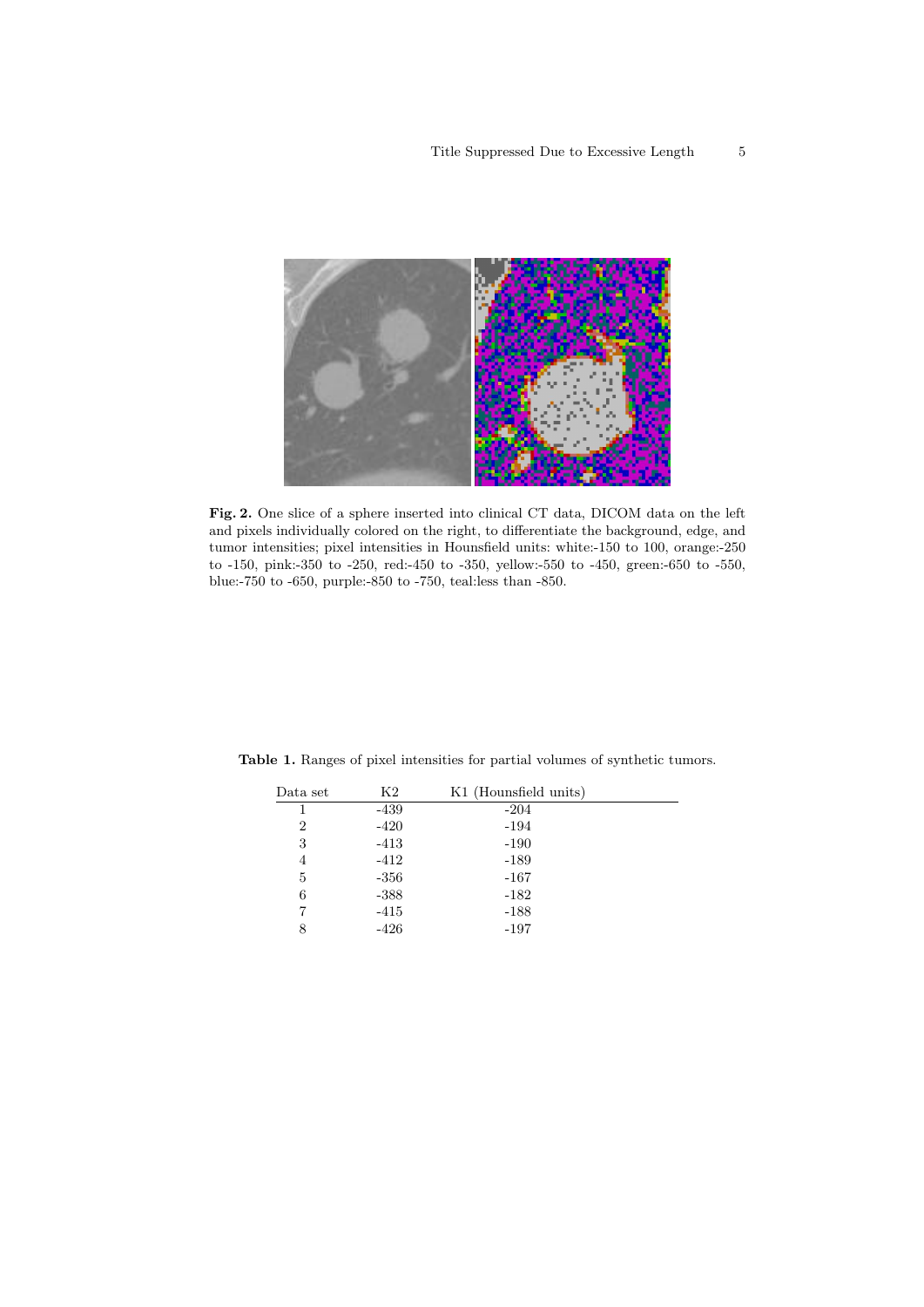#### 4 Modeling Clinical Tumor Shapes

Figure 3 displays the eight geometric objects that were inserted into clinical data. These objects are shown in the figure as polygonal surfaces created from gridded data and represent a range of tumor sizes. Some were embedded in the wall of the lung to simulate more challenging cases; others were kept separate from the wall and are intended to be easier to measure. The clinical tumors that served as a basis for these shapes were selected with the help of a radiologist as representative samples from 26 sets available for this study. Each object in Figure 3 is made up of between four and 13 different geometric shapes chosen so that their cross sections in each CT slice resemble the cross sections of the clinical data. Figures 4-11 display sections of a single slice from each of the eight amended data sets at two different time points. The image data is taken from a single patient at two different times. In several of the figures, the clinical tumors that were used to model the synthetic tumors are seen. The volume change is specified for each set as either a 30  $\%$  increase in volume or a 10  $\%$  decrease in volume.

Changes in tumor size over time have traditionally been measured using the Response Evaluation Criteria in Solid Tumors (RECIST). One recent study [11] with phantom tumors has shown that size measurements are dramatically improved when using volumetric measurements instead of one-dimensional RE-CIST measurements. However, for small tumors, volume measurements often are dependent upon determining exact surface locations and are heavily influenced by the difficulties of measuring partial volumes. This is illustrated in Table 2, which shows the tumor volumes associated with the eight tumor shapes described here along with the fraction of partially filled voxels for each grid. These partially filled voxels are at risk for error in volume calculations. The fractions vary between 0.247 and 0.410; i.e., in our sample, approximately one quarter to one half of the voxels representing tumors are partially filled. Volumetric methods that do not accurately account for partial volume data will lead to errors of this extent. The fractions are high, either because the tumors are small and the surface area to volume ratios are high, or because the tumors, although larger, are less round, with more surface area in extended appendages. This underscores the need for accurate methods to determine tumor boundaries in CT data. We have suggested such a method in [12], which assigns weighted volumes to voxels that are not completely filled. Further work investigating changes in tumor shapes with time are needed to determine if the data sets used here are truly representative.

## 5 Conclusions

Reference CT data sets that contain time-dependent lung tumor size change data are needed in order to compare volumetric methods for measuring lung tumor growth. Phantom lung tumor data can supply time dependent information, but not necessarily in the clinical environment of common lung tumors. These data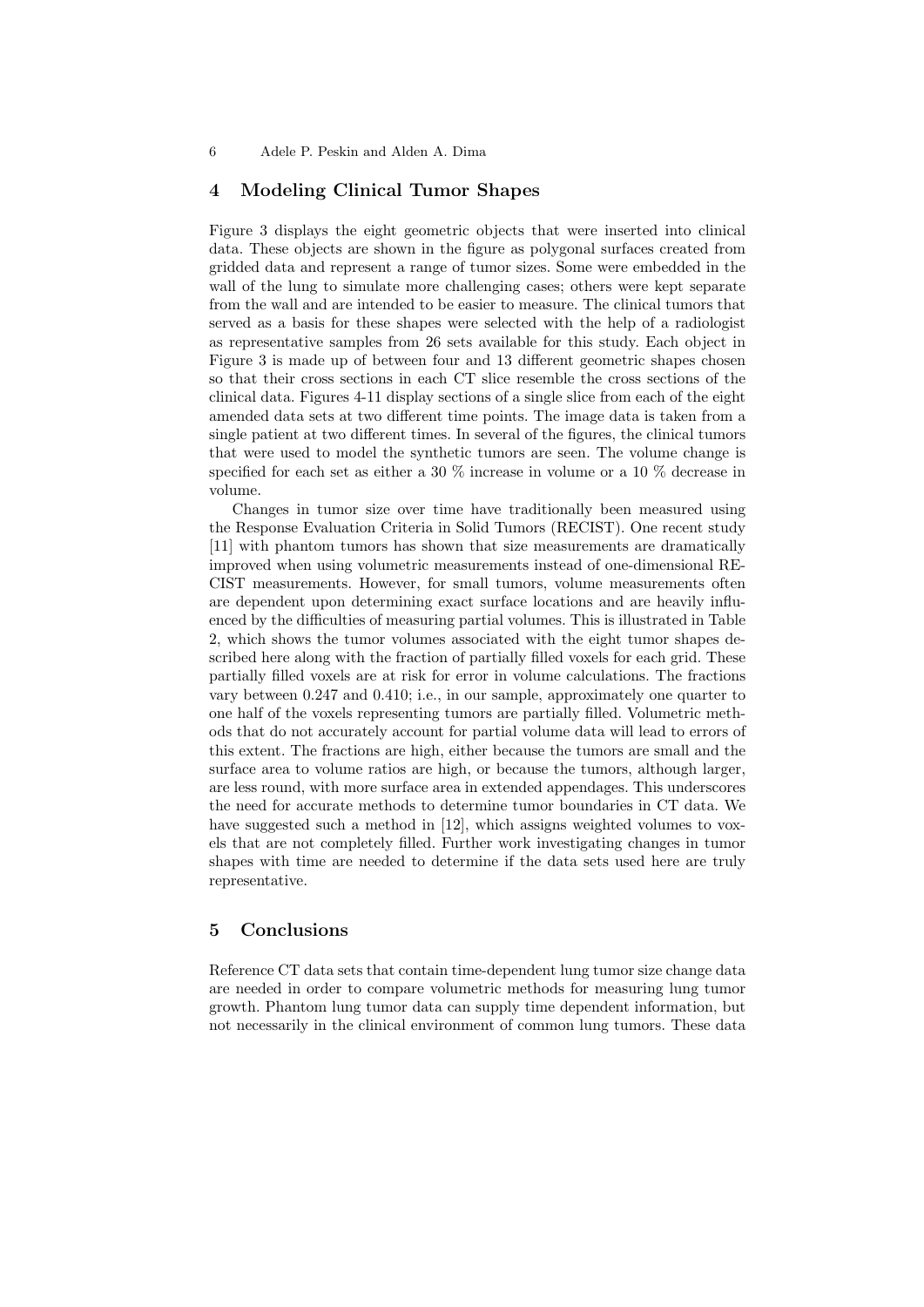

Fig. 3. The eight geometric objects that were inserted into clinical data at the initial time of the test.



Fig. 4. Object 1 at two time points; the clinical tumors boxed in red, the synthetic tumors in blue, modelled after the tumor at time point 2. Tumor was reduced in size by  $10$  % for the second time point. The clinical tumor shrank by a larger amount during the corresponding time period.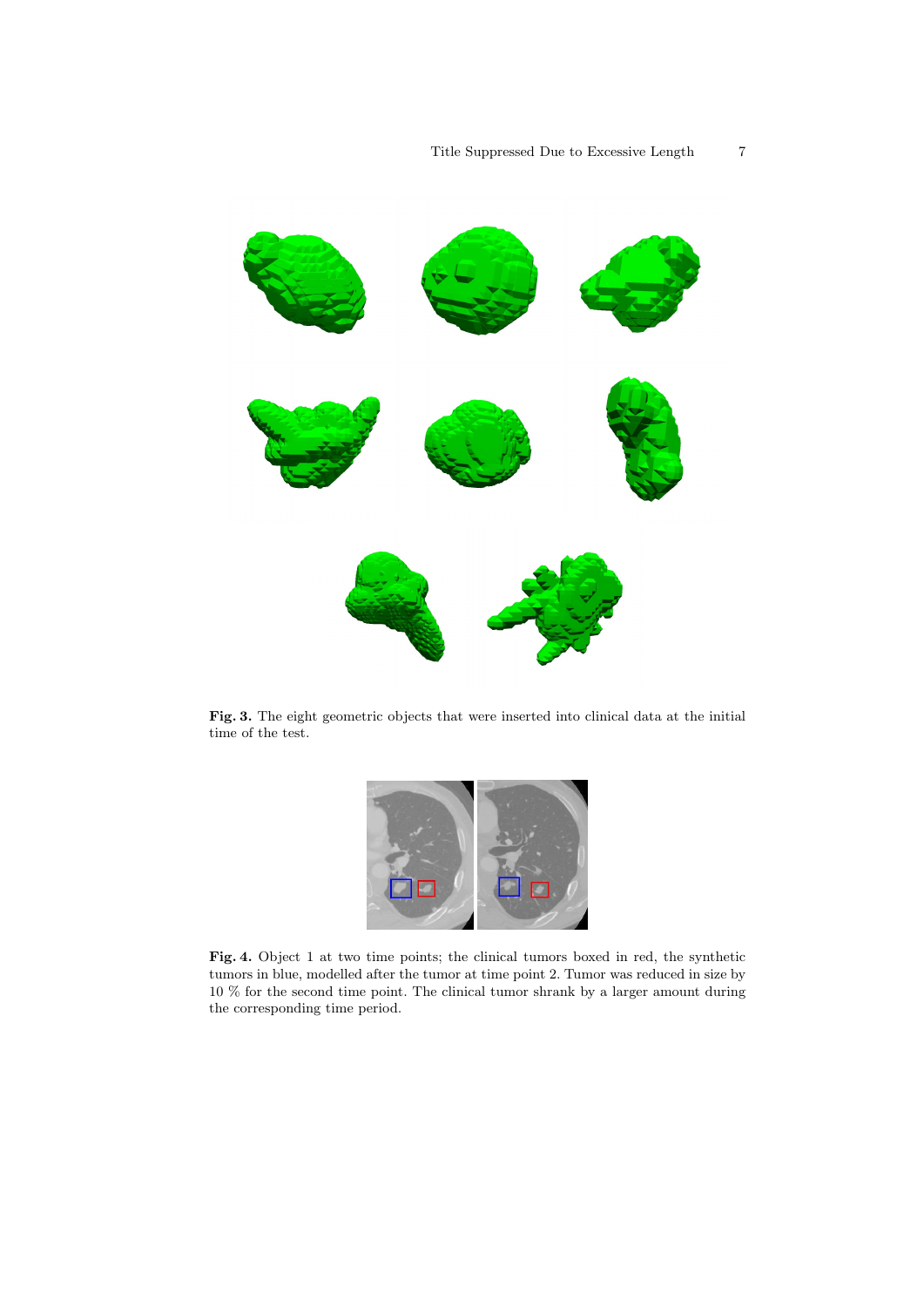#### 8 Adele P. Peskin and Alden A. Dima



Fig. 5. Object 2 at two time points; the clinical tumors boxed in red, the synthetic tumors in blue, modelled after the tumor at time point 2. Tumor was increased in size by 30 % for the second time point.



Fig. 6. Object 3 at two time points; the clinical tumors boxed in red, the synthetic tumors in blue, modelled after the tumor at time point 2. Tumor reduced in size by 10 % for the second time point.



Fig. 7. Object 4 at two time points; the clinical tumors boxed in red, the synthetic tumors in blue, modelled after the tumor at time point 2. Tumor is increased in size by 30 % for the second time point.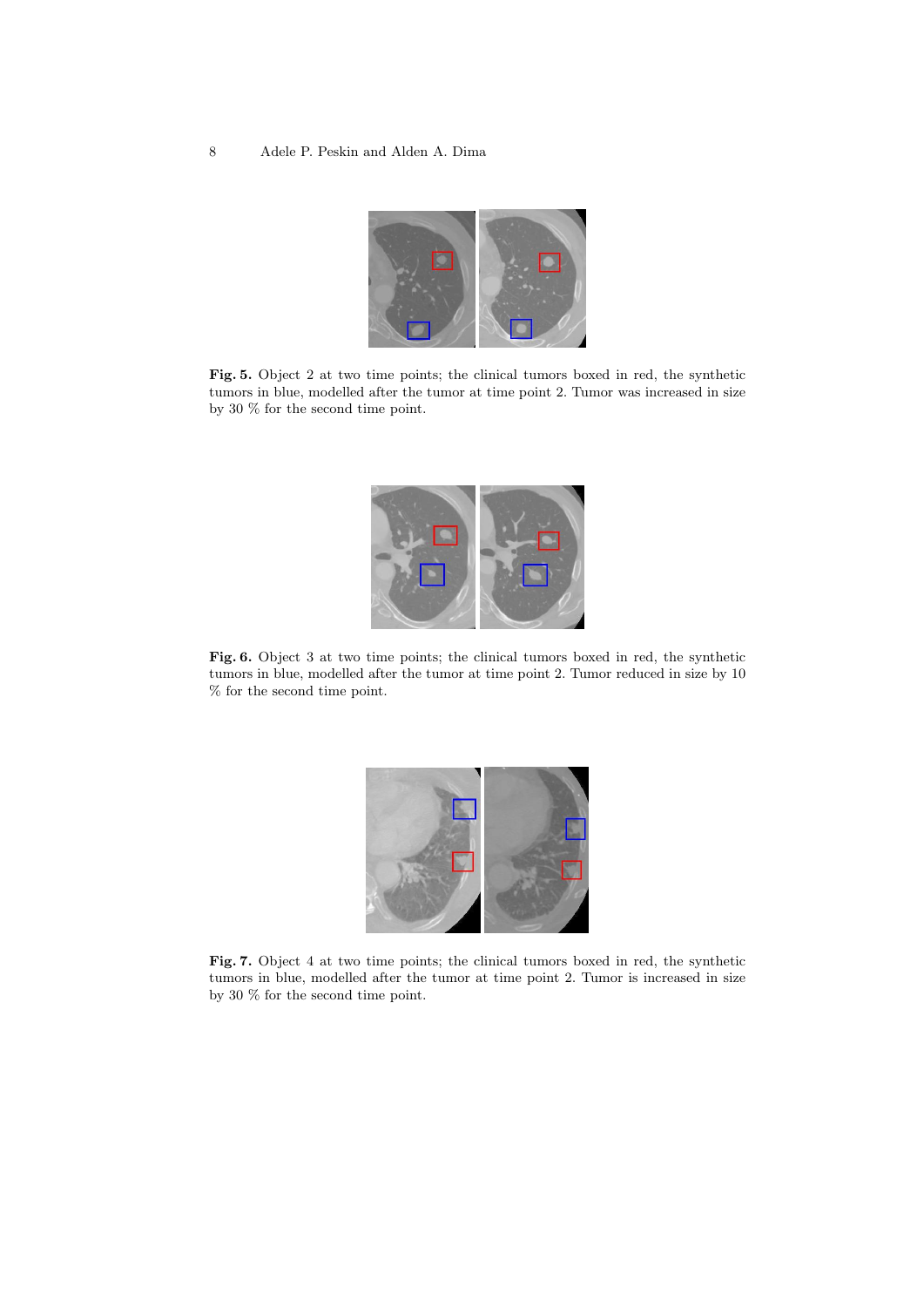

Fig. 8. Object 5 at two time points, boxed in red. The clinical tumor is not in these images. Tumor is increased in size by 30 % for the second time point. The third image is a section of a slice of the CT data containing the clinical tumor from which the synthetic tumor was derived, boxed in blue.



Fig. 9. Object 6 at two time points, boxed in red. The clinical tumor is not in this slice. Tumor was reduced in size by 10 % for the second time point. The third image is a section of a slice of the data containing the clinical tumor, boxed in blue, from which the synthetic tumor was derived.



Fig. 10. Object 7 at two time points, boxed in red. The clinical tumor is not in this slice. Tumor was increased in size by 30 % for the second time point. The third image is a section of a slice of the data containing the the clinical tumor, boxed in blue, from which the synthetic tumor was derived.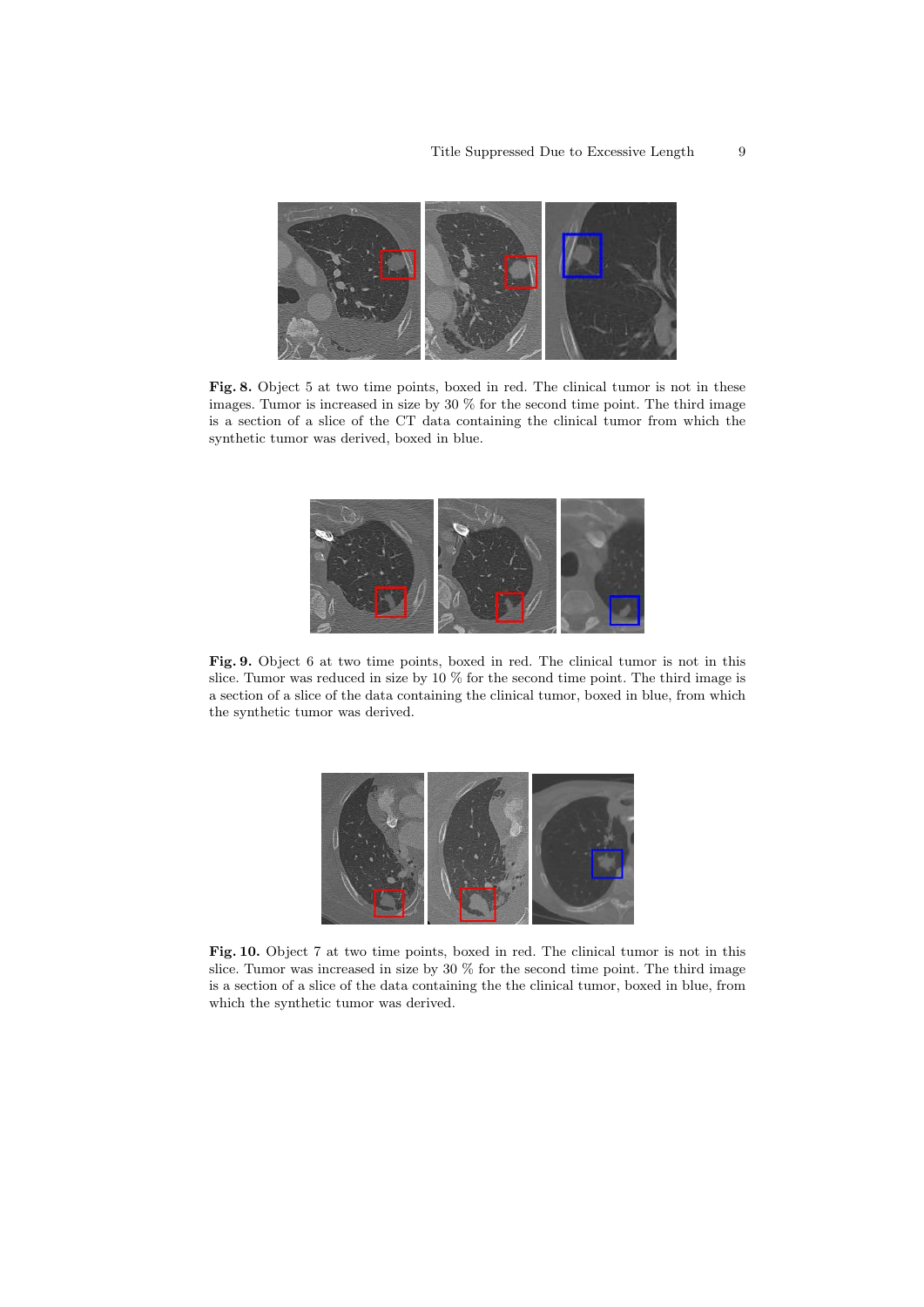

Fig. 11. Object 8 at two time points; the clinical tumors boxed in red, the synthetic tumors in blue. Tumor was reduced in size by 10 % for the second time point.

|                | Data set volume $(mm^3)$ | fraction of partial volume voxels |
|----------------|--------------------------|-----------------------------------|
|                | 27266.40                 | 0.304                             |
| $\overline{2}$ | 20800.67                 | 0.323                             |
| 3              | 10094.76                 | 0.384                             |
| $\overline{4}$ | 91280.65                 | 0.336                             |
| 5              | 18832.44                 | 0.299                             |
| 6              | 6136.94                  | 0.410                             |
| 7              | 57754.50                 | 0.247                             |
| 8              | 15158.10                 | 0.377                             |

Table 2. Volumes and partial volumes for the eight objects.

also often have the disadvantage of not replicating the complications associated with tumor size measurements, such as highly concentrated vasculature or air passageways, or growth out of the pleural lining. Creating synthetic data in realistic environments is one way of mitigating these disadvantages. We have shown a selection of clinical tumors from available data that we believe exhibits representative shapes and placements. We describe the insertion of these synthetic shapes into clinical CT data. These representative synthetic tumors can then be used as ground truth data for comparison of algorithms that calculate tumor volumes. We show from an analysis of the gridded data representing all eight of our tumor shapes that a large fraction of voxels are only partially filled. Future work is needed to further investigate tumor shapes and their changes over time to see if our small study is representative of lung tumor data in general.

# 6 Acknowledgements

#### References

- 1. Kostis, W.J., Reeves, A.P., Yankelevitz, D.F., Henschke, C.I.: Three-Dimensional Segmentation and Growth-Rate Estimation of Small Pulmonary Nodules in Helical CT Images. IEEE Trans. on Medical Imaging, 22(10), (October 2003)
- 2. Anthony P. Reeves, A. B. Chan, David F. Yankelevitz, Claudia I. Henschke, B. Kressler, William J. Kostis: On measuring the change in size of pulmonary nodules. IEEE Trans. Med. Imaging, 25(4), 435–450 (2006)